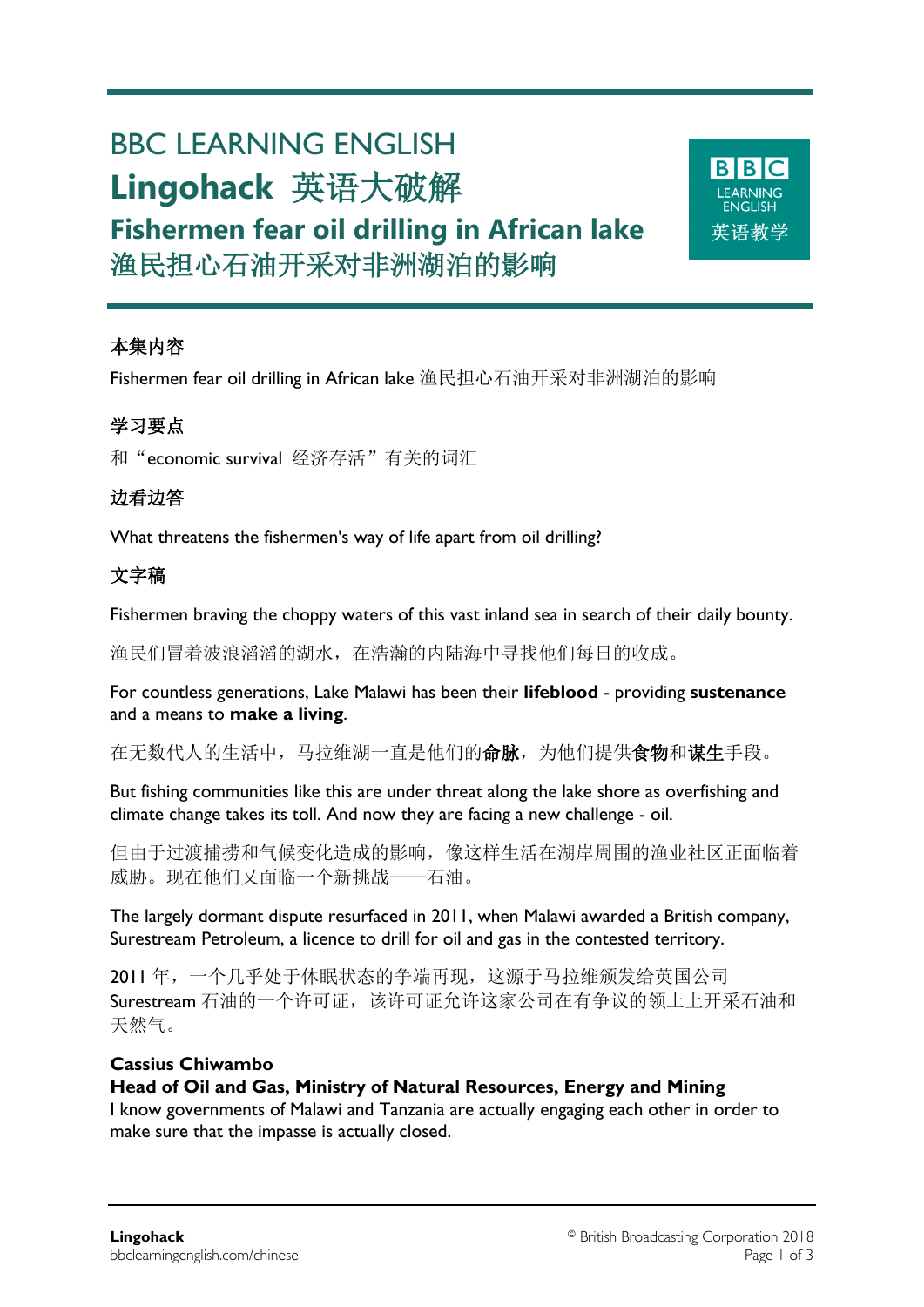## 卡修斯**·**奇万博 自然资源、能源和矿产部 石油和天然气主管

"我知道马拉维和坦桑尼亚政府正在相互沟通,以确保对峙尽快解决。"

Local fishermen fear the worst. They are worried that oil exploration will pollute the lake, kill the fish and their **way of life**.

当地的渔民担心最坏情况的发生。他们担心石油开采会污染湖泊、杀死鱼并破坏他们 的生活方式。

Malawi is one of the poorest countries in the world. The government is keen to capitalise on oil. But a local think tank doesn't seem to harbour much optimism in the current state of the economy.

马拉维是世界上最贫穷的国家之一。其政府渴望利用石油赚来收入。但当地的一个智 库似乎对当前的经济状况持不大乐观的态度。

#### **Dalitso Kubalasa**

#### **Executive Director, Malawi Economic Justice Network**

We've been **in the doldrums**, I think, for some time. We seem kind of stuck. So we are locked in these political cycles.

#### 达里索**·**卡布拉萨 马拉维经济司法网络执行董事

"我认为,我们已经有一段时间停滞不前了。我们好像被困住了。所以我们被锁定在 这些政治周期中。"

The next generation's fate hinges on the decisions taken by politicians today. So, the concern remains that fishing villages like these may not survive once the oil drilling begins.

下一代人的命运取决于政客们今天所做的决定。因此,人们依旧担心,一旦石油开采 工作开始,像这样的渔村可能将一去不返。

#### 词汇

**lifeblood** 命脉,生命线

**sustenance** 食物

**make a living** 谋生

**way of life** 生活方式

**in the doldrums** 停止的,没有进展的

#### 视频链接:**<https://bbc.in/2KrkpKJ>**